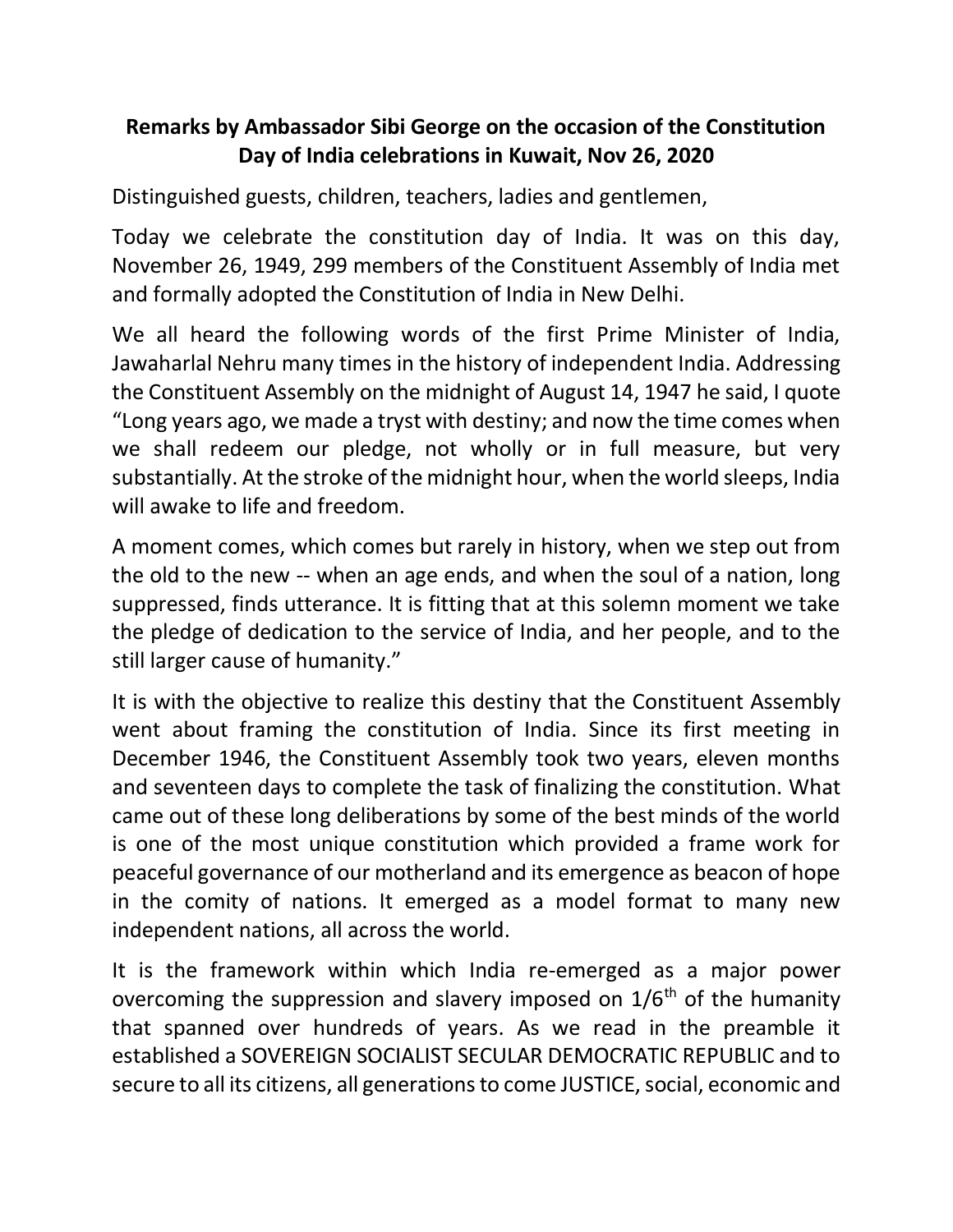political; LIBERTY of thought, expression, belief, faith and worship; EQUALITY of status and of opportunity; and to promote among them all FRATERNITY assuring the dignity of the individual. It guaranteed and the unity and integrity of the nation of India. A short preamble that summarizes the document that guarantees the freedom and protects the life and dignity of  $1/6<sup>th</sup>$  of the population of the world. Each word of the preamble has great meaning, great message, a message that enshrines the values of our history and our freedom struggle.

This constitution has also provided India the necessary framework to make notable achievements in diverse fields, including atomic energy, space science, agriculture, bio-technology and, of course, information technology, for which India is well-known the world over. It is a matter of pride for an Ambassador to say with confidence that the economic and scientific transformation India achieved was under a constitution which guarantees liberty of thought, expression, belief, faith and worship; equality of status and of opportunity.

India today is a land of billion opportunities. India will soon overtake China as the most populous country in the world. But we are proud that we govern ourselves as a sovereign democratic republic. In India, we speak different languages, we worship different gods, we eat different foods, we wear different clothes, but there is a feeling of oneness and common consciousness that keeps us together, make us proud of our nation India. Every day it is the constitution of India that gets celebrated when a democratic election takes place in some part of India. You would recall that in May last year we celebrated the largest festival of democracy in the world when 600 million people exercised their sovereign right to vote.

Addressing the Members of Indian Parliament last year on the constitution day, Hon'ble Prime Minister of India Shri Narendra Modi said, "The Constitution, can be simplified in two mantras as "dignity for Indian" and "unity for India". "The constitution encompasses our life, our society, our traditions and beliefs and also solutions to new challenges", Prime Minister Modi said.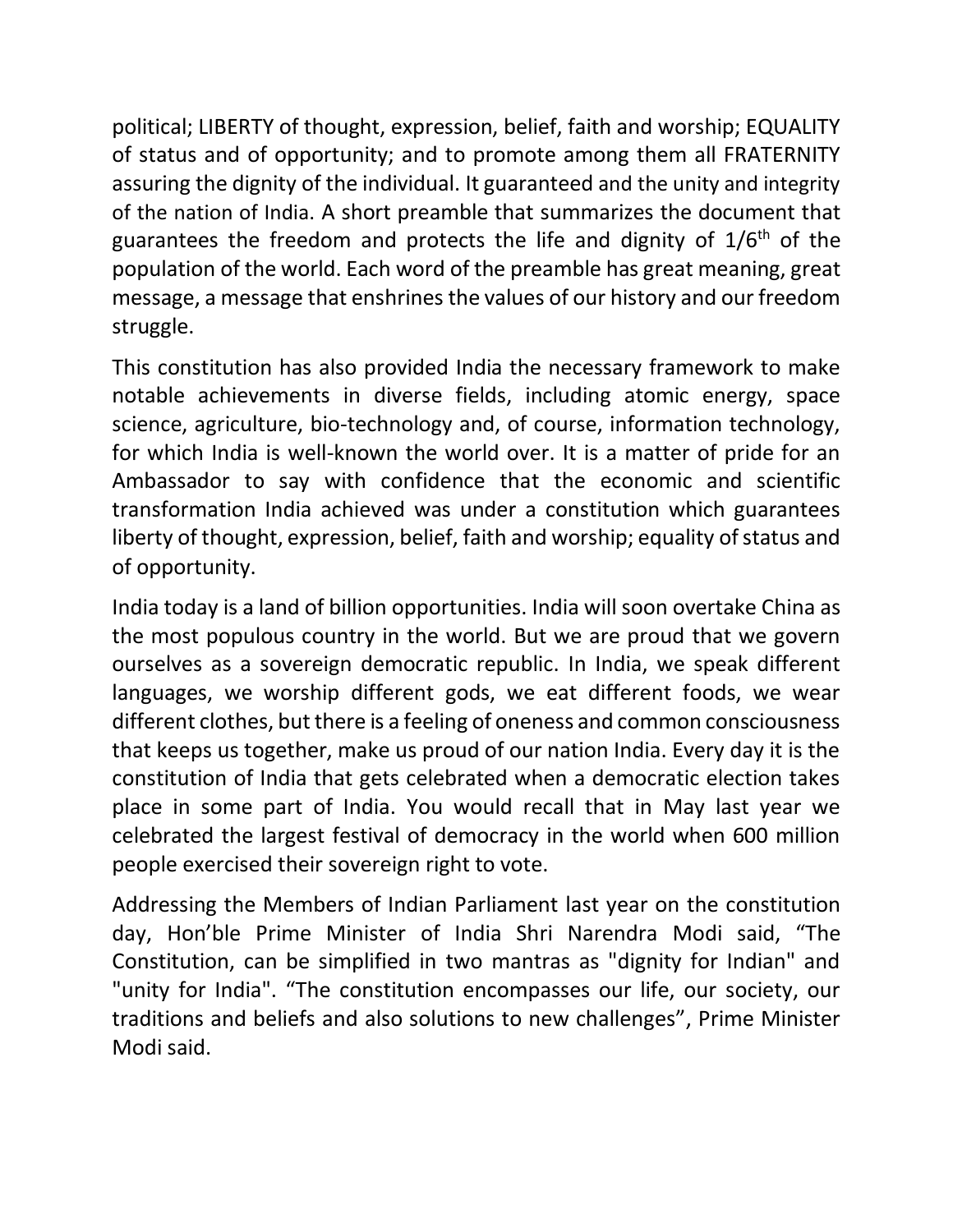For India, Nov 26 is an occasion to remember and honour the framers of our constitution, particularly Dr. Ambedkar, who is called the Father of the Constitution of India. I started the day with floral tributes at the Gandhi Statue. I am happy to announce the opening of a weeklong photo exhibition on the making of the constitution of India.

Dear Friends,

While November 26 is a happy occasion as India celebrates Constitution Day but it also is a sad reminder of the Mumbai terror attacks, which had taken place on this day in 2008. It is the anniversary of gruesome terrorist attacks in Mumbai that lasted three days in November 2008. 166 innocent people lost their life and 300 innocent people were injured.

We feel the pain of those who lost their loved ones in this terrorist attacks from across the border. Today a grateful nation bows to its security personnel who valiantly fought the terrorists. We continue to face the menace of cross border terrorism. It is a day to rededicate ourselves in the fight against terrorism. It is a day declare to ourselves and to the world that our constitution, our democracy and our country will continue to flourish and progress.

Thank you.